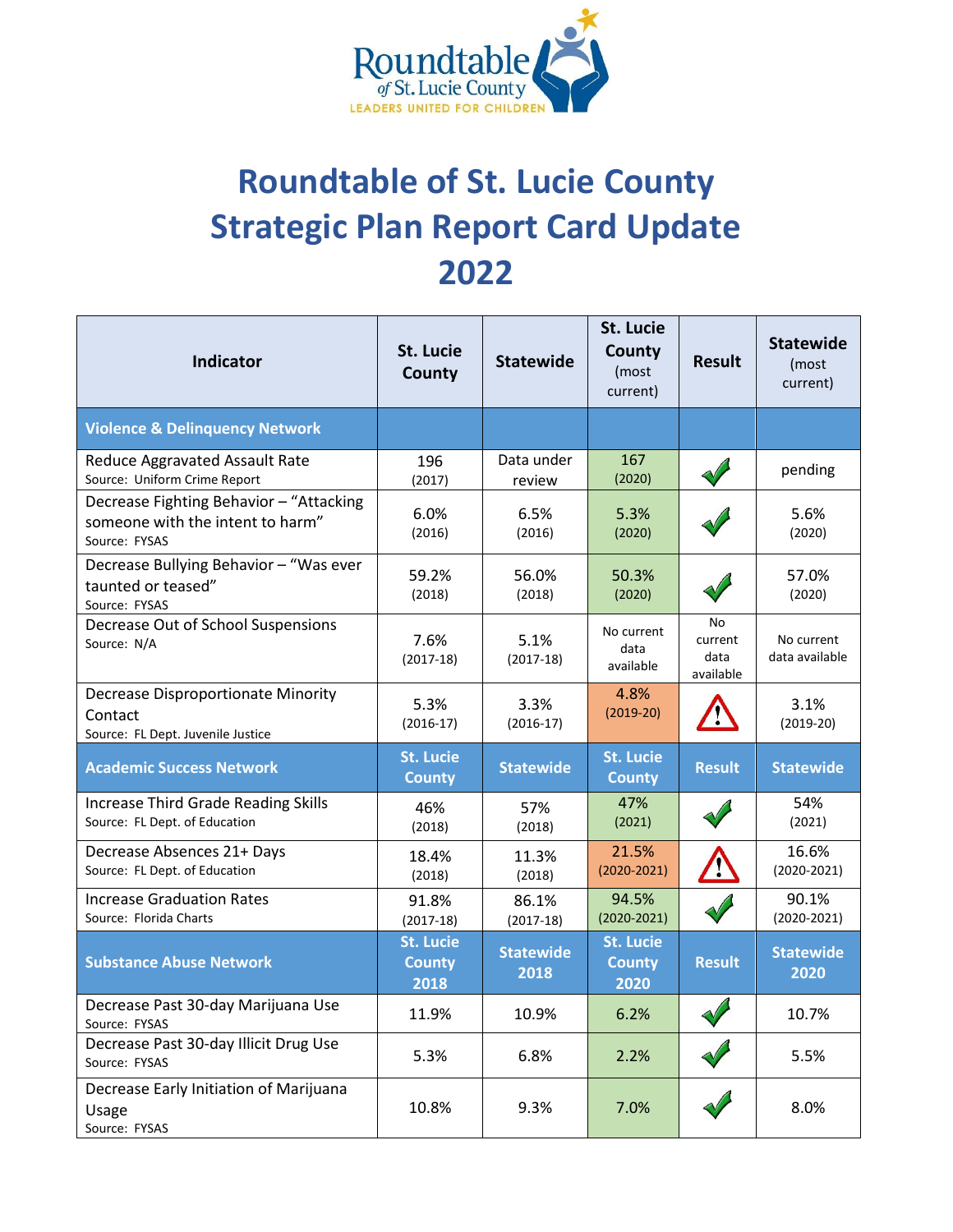| Increase Perception that Marijuana is<br>Harmful<br>Source: FYSAS                                                             | 31.1%                             | 34.4%                    | 29.9%                                  |               | 33.4%                    |
|-------------------------------------------------------------------------------------------------------------------------------|-----------------------------------|--------------------------|----------------------------------------|---------------|--------------------------|
| <b>Increase Perception that Drinking</b><br>Alcohol is Harmful<br>Source: FYSAS                                               | 47.7%                             | 45.9%                    | 43.2%                                  |               | 45.7%                    |
| Decrease Underage Drinking in past 30-<br>days<br>Source: FYSAS                                                               | 12.2%                             | 15.3%                    | 17.5%                                  |               | 14.8%                    |
| <b>Child &amp; Adolescent Health</b>                                                                                          | <b>St. Lucie</b><br><b>County</b> | <b>Statewide</b>         | <b>St. Lucie</b><br><b>County</b>      | <b>Result</b> | <b>Statewide</b>         |
| <b>Infant Mortality</b>                                                                                                       | 2017                              | 2017                     | 2020                                   |               | 2020                     |
| <b>Decrease Preterm Births Overall</b><br>Source: FL Health Dept.                                                             | 8.9%                              | 10.2%                    | 9.8%                                   |               | 10.5%                    |
| Decrease Preterm Births African<br>American<br>Source: FL Health Dept.                                                        | 9.4%                              | 14%                      | 12.5%                                  |               | 14.7%                    |
| Decrease African American Infant<br>Mortality<br>Source: Florida Charts                                                       | 7.3 per<br>1,000 births           | 10.8 per<br>1,000 births | 9.4 per<br>1,000<br>births             |               | 10.7 per<br>1,000 births |
| Decrease Obesity Rate of Pregnant<br><b>African American Females</b><br>Source: Florida Charts                                | 37.1%                             | 34.6%                    | 43%                                    |               | 38.4%                    |
| Decrease African American Infants with<br>Low Birth Weight<br>Source: Florida Charts                                          | 10.6%                             | 13.8%                    | 14.4%                                  |               | 14.2%                    |
| Increase Pregnant African American<br>Females Who Access Prenatal Care in<br><b>First Trimester</b><br>Source: Florida Charts | 58.8%                             | 69.7%                    | 68.1%                                  |               | 69.4%                    |
| Increase Initiation of Breast Feeding in<br>African American Community<br>Source: Florida Charts                              | 80.5%                             | 78.7%                    | 78.6%                                  |               | 77.4%                    |
| <b>Healthiest Weight</b>                                                                                                      | St. Lucie<br>County<br>2018-19    | <b>Statewide</b>         | <b>St. Lucie</b><br>County             | <b>Result</b> | <b>Statewide</b>         |
| Decrease Overweight Pre-Kindergarten<br>Children<br>Source: School Health Nurses                                              | 29%                               | Data Not<br>Available    | No data by<br>grade level<br>available |               |                          |
| Decrease Overweight First Grade<br>Children<br>Source: School Health Nurses                                                   | 34%                               | Data Not<br>Available    |                                        |               |                          |
| Decrease Overweight Third Grade<br>Children<br>Source: School Health Nurses                                                   | 40%                               | Data Not<br>Available    |                                        |               |                          |
| Decrease Overweight Sixth Grade<br>Children<br>Source: School Health Nurses                                                   | 48%                               | Data Not<br>Available    |                                        |               |                          |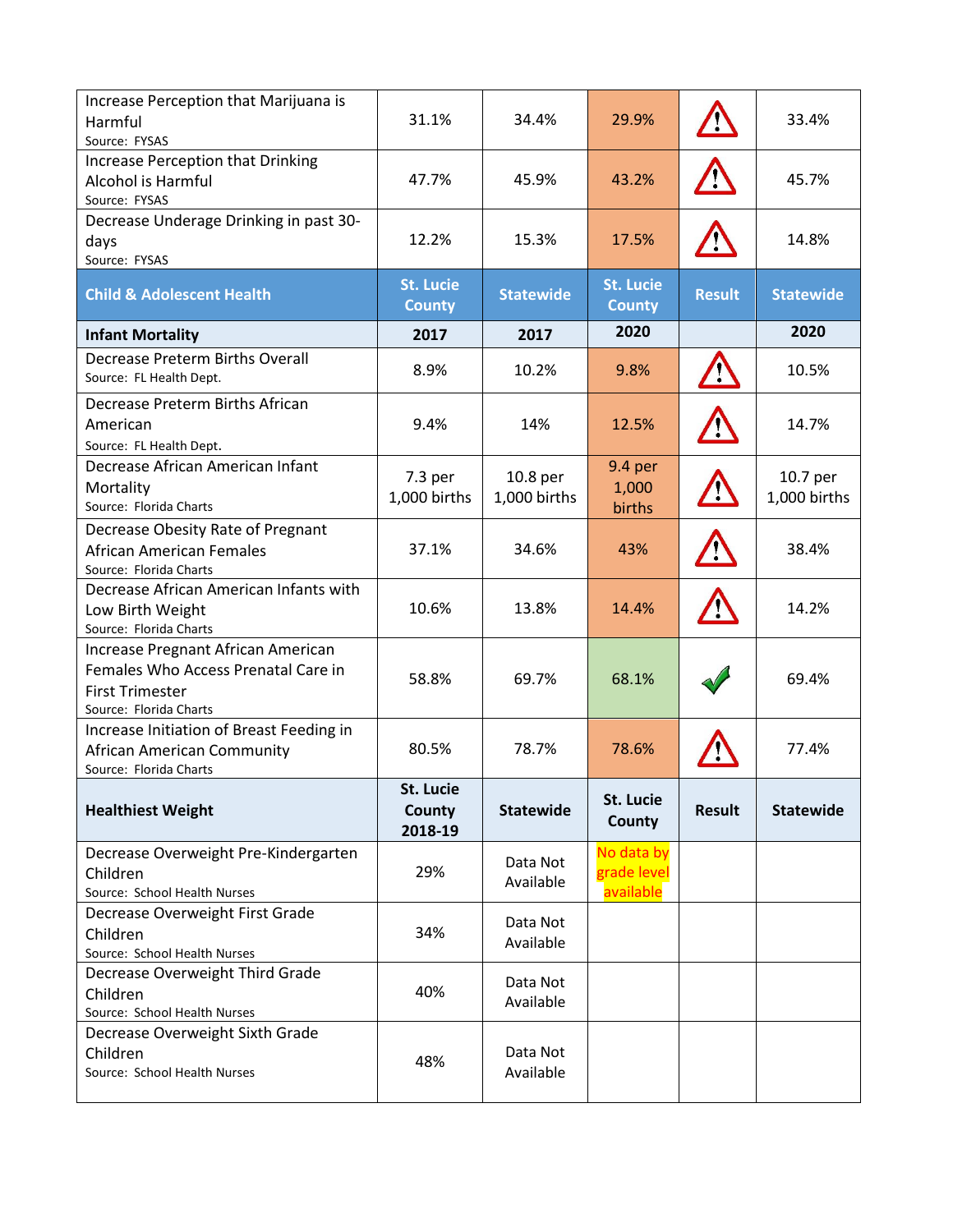| <b>Teen Pregnancy Prevention</b>                                                                                     | St. Lucie<br>County<br>2017               | <b>Statewide</b><br>2017 | <b>St. Lucie</b><br>County<br>2020                             | <b>Result</b>       | <b>Statewide</b><br>2020                                                |
|----------------------------------------------------------------------------------------------------------------------|-------------------------------------------|--------------------------|----------------------------------------------------------------|---------------------|-------------------------------------------------------------------------|
| Decrease 18-19 Year Old Birth Rates<br>Source: Florida Charts                                                        | 37.4 per<br>1,000 births                  | 35.4 per<br>1,000 births | 35.5 per<br>1,000<br>births                                    |                     | 30.0 per<br>1,000 births                                                |
| Decrease 15-19 Year Old Birth Rates<br>Source: Florida Charts                                                        | 18.9 per<br>1,000 births                  | 18.5 per<br>1,000 births | 17.9 per<br>1,000<br>births                                    |                     | 17.1 per<br>1,000 births                                                |
| Decrease Repeat Birth Rates 15-19 Years<br>Old<br>Source: Florida Charts                                             | 12 per 1,000<br>births                    | 15.2 per<br>1,000 births | 15.9 per<br>1,000<br>births                                    |                     | 13.4 per<br>1,000 births                                                |
| Decrease 15-19 Year Old African<br><b>American Birth Rates</b><br>Source: Florida Charts                             | 25.6 per<br>1,000 births                  | 25.7 per<br>1,000 births | 20.6 per<br>1,000<br>births                                    |                     | 21.2 per<br>1,000 births                                                |
| <b>Unintentional Injury</b>                                                                                          | St. Lucie<br><b>County</b><br>2017        | <b>Statewide</b><br>2017 | <b>St. Lucie</b><br>County<br>2020                             | <b>Result</b>       | <b>Statewide</b><br>2020                                                |
| Decrease 15-19 Year Old Deaths due to<br><b>Motor Vehicle Accidents</b><br>Source: FL Health Dept.                   | $\overline{2}$                            | 189                      | 5<br>fatalities,<br>25 serious<br>injuries,<br>1017<br>crashes |                     | 321<br>fatalities,<br>1826<br>serious<br>injuries,<br>79,062<br>crashes |
| Decrease Non Fatal Drownings - ER<br><b>Visits</b><br>Source: FL Health Dept.                                        | 3                                         | Data Not<br>Available    | < 5                                                            |                     | 102                                                                     |
| Decrease 0-14 Year Old Fall Injuries<br>Source: FL Health Dept                                                       | 2,000                                     | Data Not<br>Available    | 1,826                                                          |                     | 98,658                                                                  |
| <b>Economic Sufficiency</b>                                                                                          | <b>St. Lucie</b><br><b>County</b><br>2017 | <b>Statewide</b><br>2017 | <b>St. Lucie</b><br><b>County</b><br>2020                      | <b>Result</b>       | <b>Statewide</b><br>2020                                                |
| Reduce Children 18 & Under Below<br>Poverty Level<br>Source: FL Charts                                               | 20.7%<br>(2017)                           | 18.2%<br>(2017)          | 15.2%<br>(2020)                                                |                     | 15.2%<br>(2020)                                                         |
| <b>PROTECTIVE FACTORS</b>                                                                                            | <b>St. Lucie</b><br><b>County</b><br>2018 | <b>Statewide</b><br>2018 | <b>St. Lucie</b><br><b>County</b><br>2020                      | <b>Result</b>       | <b>Statewide</b><br>2020                                                |
| Increase Middle School Youth Reports of<br><b>Family Opportunities for Prosocial</b><br>Involvement<br>Source: FYSAS | 54                                        | 58                       | 54                                                             | <b>No</b><br>Change | 57                                                                      |
| Increase Middle School Youth Reports of<br><b>Family Rewards for Prosocial</b><br>Involvement<br>Source: FYSAS       | 47                                        | 50                       | 52                                                             |                     | 50                                                                      |